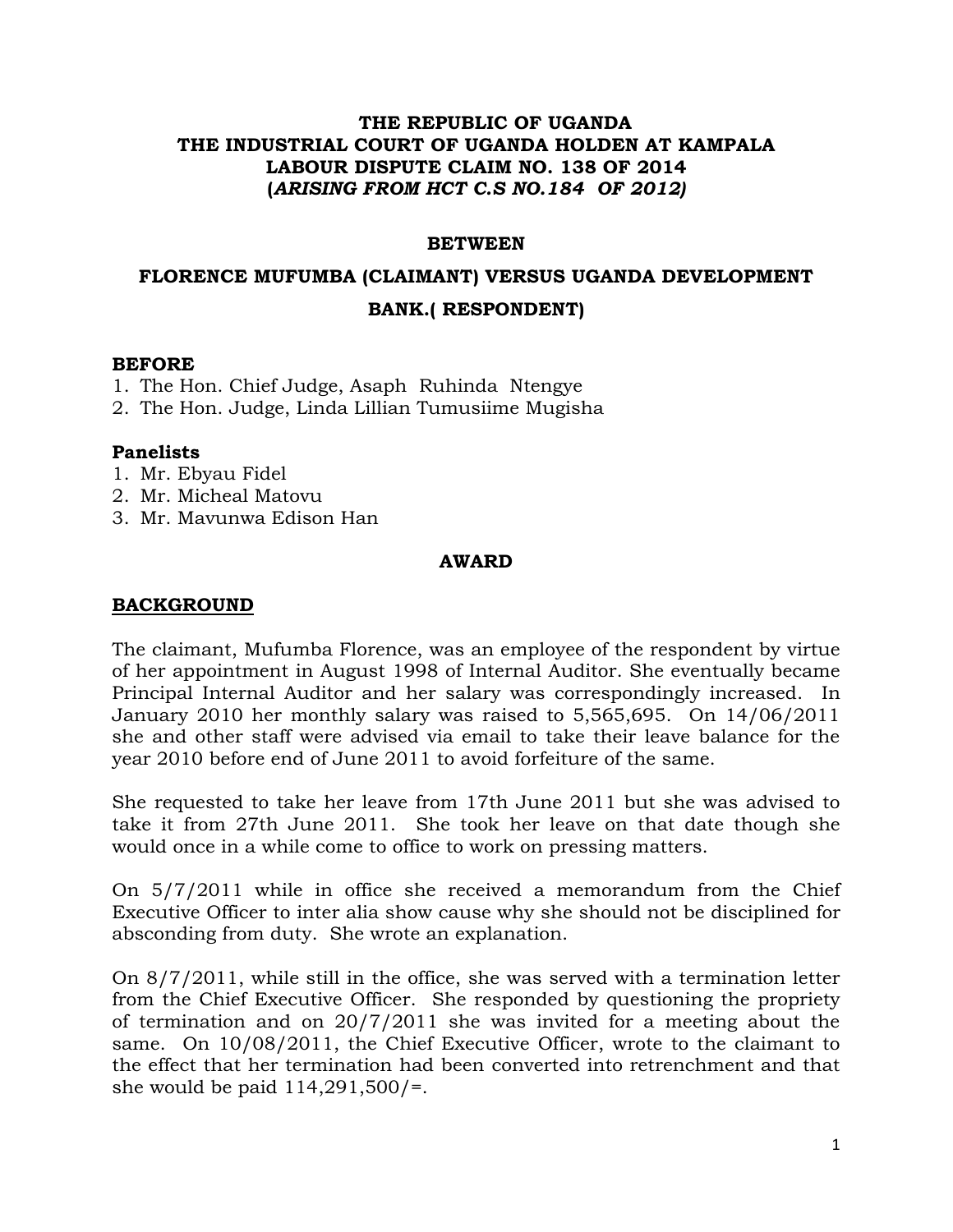#### **ISSUES**:

Both counsel agreed and addressed court on the following issues:

- 1) Whether the claimant's contract was illegally and wrongfully terminated by the respondent.
- 2) Whether the claimant was liable to pay the loans advanced to her by the respondent and if so by how much?
- 3) Remedies, if any.

#### **EVIDENCE**

The claimant adduced her own evidence and closed the case and the respondent adduced evidence from 2 witnesses.

In her testimony the claimant informed court (through a sworn written statement) that she had always been an employee on permanent terms of the respondent until she was terminated although she always performed diligently. She informed court that one Gabriel Etou, the Chief Executive Officer had disagreements with her stemming from her professional duties and developed malice against her.

She said that after she and other staff were advised to take leave balances for the year 2010 before end of June 2011 she communicated that she was to take her leave on 27th - 13th July 2011 and she in fact took her leave although she would come to office to attend to urgent and pressing matters.

On 5/07/2011 while in office she received a memo from the Chief Executive Officer to show cause why she should not be disciplined for abscondment to which she responded on 8/07/2011. She received a termination letter detailing no reason for the same.

On 20/7/2011 she met the Board which tried to justify the termination without any hearing. On  $10/8/2011$ , the Board through the Chief Executive Officer wrote to her saying that the termination had been converted into retrenchment.

She claimed various sums of money for various reasons and claimed that as a result of the termination of her job she was embarrassed and humiliated.

Having admitted that she secured a loan from the respondent bank, she testified that because she was illegally terminated, she ought not to pay the said loan.

In cross examination, she told court that when the position of Ag. Head of Audit Department was advertised she did not apply for it.

She informed court that the appraisal was carried out by the Board Audit Committee and that she participated in the said appraisal.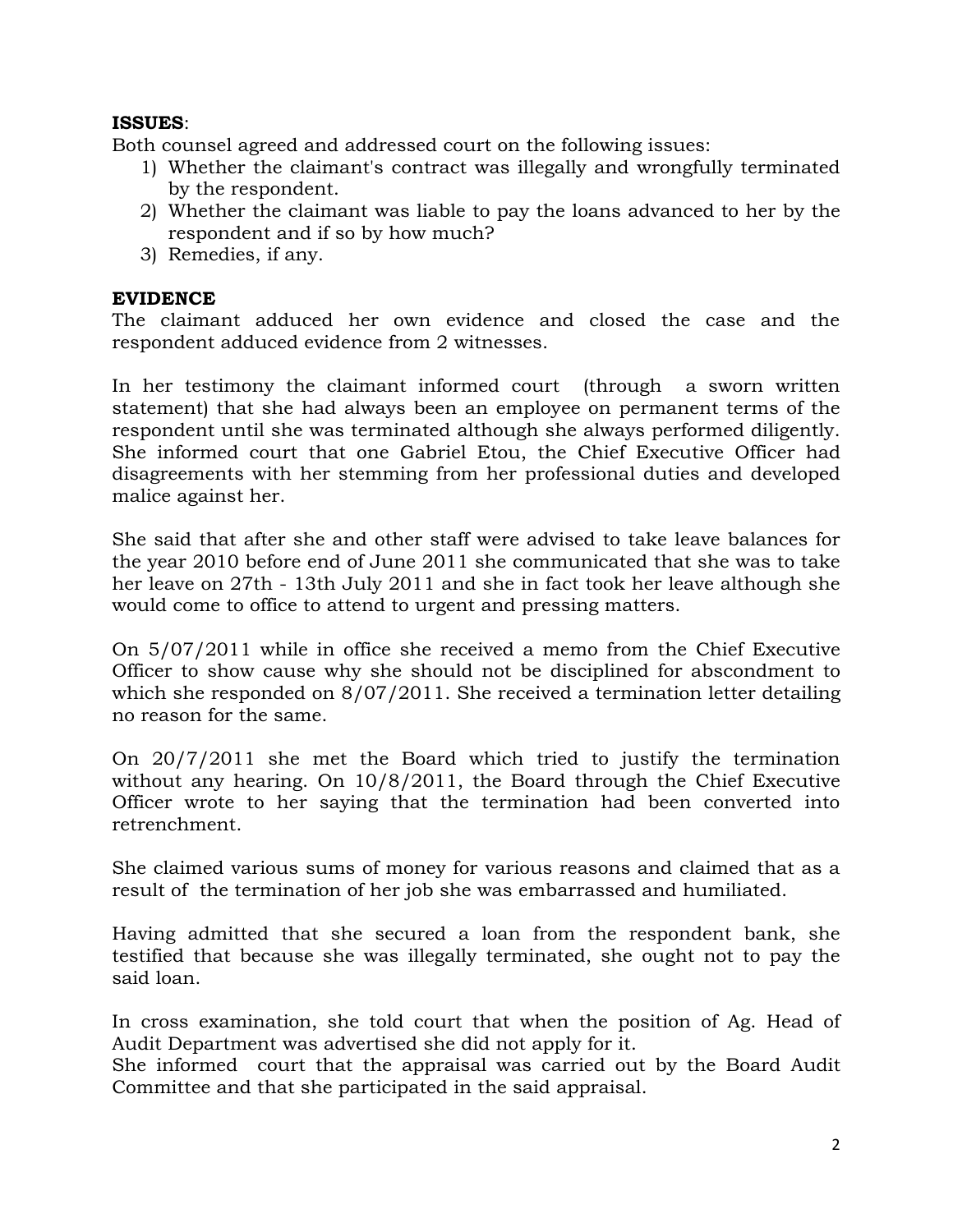She told court that she did not obtain a signed form for leave from the Chief Executive Officer but agreed with him that she would go on leave on a certain date. She said that she received a hearing after she was dismissed. She insisted that she was not rendered redundant but she was unfairly dismissed.

The respondent adduced evidence from two witnesses. The first witness, one Mily Kasozi testified that in accordance with the Bank's Manual, the Bank reserved the right to terminate the services of any staff by giving notice thereof but not necessarily reasons thereto. She told court that indeed the bank on 8/7/2011 terminated the services of the claimant and offered her all her benefits including cash in lieu of notice. According to her, the claimant lodged an appeal to which the bank responded by maintaining the termination on grounds of redundancy. She testified that by counterclaim the respondent was entitled to recover the loans granted to the claimant.

The second witness for the respondent was one Charles Ocici. He testified that the position of the claimant as Ag. Head Internal Audit was rescinded by the Board and the position was advertised to which the claimant never applied. He testified that the claimant's professional skills and competence were subsequently found wanting by the Board Audit Committee. He told court that the claimant did not obtain approval before taking her leave.

# **SUBMISSIONS:**

Counsel for claimant submitted that the employer could only dismiss an employee if such employee had committed a verifiable misconduct and therefore imputing a fault on the part of the employee. He submitted that the Employment Act overrides agreements of Human Resource Manuals and that no position in an agreement or contract of service may exclude or limit the operation of the Act to the detriment of the employee. He relied on sections 2,4 and 27(2) of the Employment Act. He also submitted that sections 66, 73,75(b) of the Employment Act were not complied with before the decision to dismiss or terminate the claimant was taken since she was not given a fair hearing and this was against the rules of natural justice. He submitted that redundancy as a reason of termination was an afterthought because it was not in the original letter of termination. In his view, the Board and the Chief Executive Officer were guided by emotions rather than the law in arriving at a decision. In his submission even if the employer provided payment in lieu of notice of termination, such employer had to give reason for termination. Counsel relied on section 68(1) of the Employment Act.

On the second issue counsel submitted that because the respondent had unlawfully terminated the contract of the claimant, she would no longer be able to repay the loans and was therefore entitled to the value of the outstanding loan as special damages. He relied on the authorities of **FOREST AUTHORITY VS SAM KIWANUKA C.A. 005/2009 AND OKELLO NYAMLORO VS RIFT VALLEY (U) LTD. CS 195/2009**.He submitted that his client was entitled to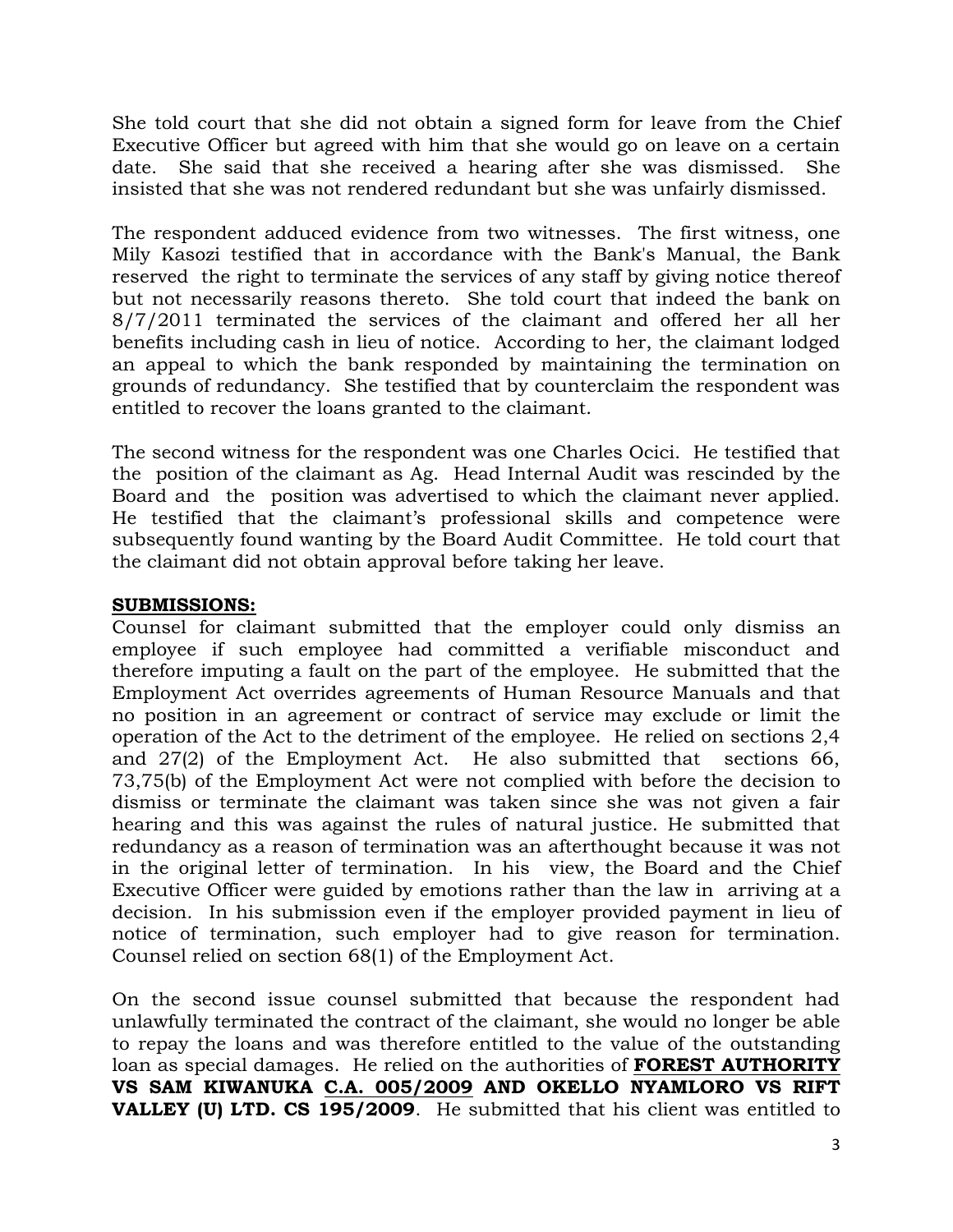severance allowance and all other claims stipulated in the memorandum of claim.

Counsel for the respondent on the other hand submitted that the employer need not give reasons for dismissing an employee for as long as the requirement of notice to such employee were satisfied. He relied on section 58 of the Employment Act and the authority of **STANBIC BANK VS KIYEMBA MUTALE S.C.C.A No. 02/2010.**

He submitted that the respondent was justified in dismissing the claimant for her failure to pass the appraisal. He relied on section 2 of the Employment Act.

In his submission on the second issue, the claimant was liable to pay the loans since they were not pegged to only salary deductions in accordance with the payment schedule which covered the period when the claimant would not be in the employment of the bank having been formally retired. He relied on **KABU AUCTIONEERS & BAILLIFS & AMOR VS F.K. MOTORS LIMITED**, **S.C.C.A NO. 19/2009**. He submitted that since the claimant did not plead the loan deductions as special damages she could not recover the same. He relied on **OMUNYOKOL AKOL JOHNSON VS ATTORNEY GENERAL S.C.C.A NO. 06/2012.**

# **RESOLVING THE ISSUES**

# 1. **Whether the claimant's contract was illegally and wrongfully terminated by the respondent**.

The fact that the claimant was an employee of the respondent on permanent terms before she was terminated is not in dispute. The evidence on the record is that she was terminated on 8/9/2011 and the termination letter did not disclose any reason for termination. The reason for termination was subsequently communicated to the claimant on 10/8/2011 as redundancy resulting into retrenchment. This was after the complainant had raised questions as to why she had been terminated.

Whereas the claimant argued that no employee is legally dismissed/terminated without giving her any reason, the respondent argued that there is no such legal requirement.

#### **Section 2 of the employment Act defines termination of employment as "the discharge of an employee from an employment at the initiative of the employer for justifiable reason other than misconduct, such as expiry of contract, attainment of retirement age, etc…"**

The same section says that "termination" has the meaning given by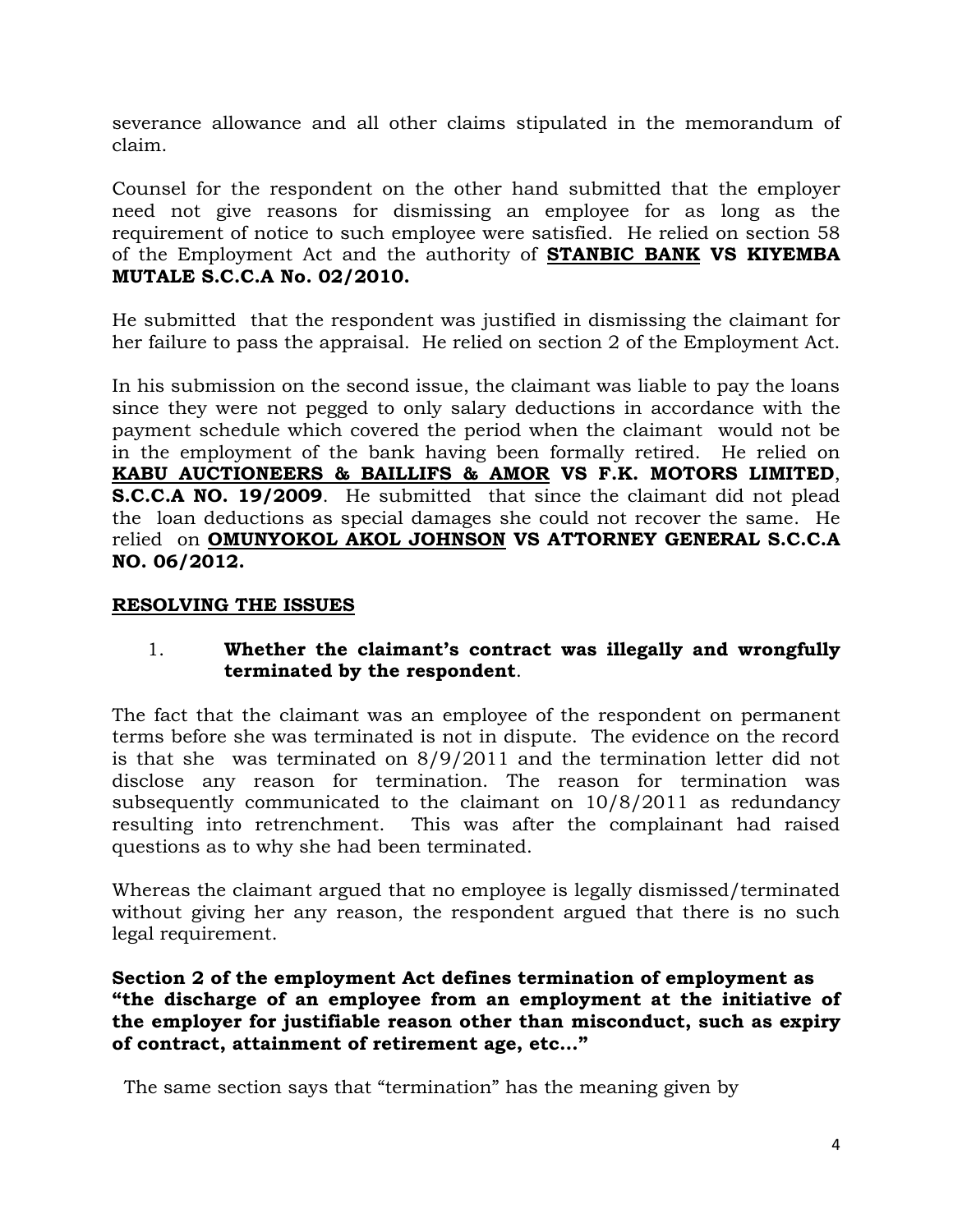section 65 which states the instances under which termination is deemed:

**"(a) Where the contract is ended by the Employer with notice.**

**(b) Where a contract of service, being a contract for fixed term or task, ends** 

**with the expiry of the specific term of the completion of the specified task and is not renewed within a period of one week from the date of expiry on the same terms or terms not less fevourable to the employee.**

**(c) Where the contract of service is ended by the employee with or without** 

**notice, as a consequence of unreasonable conduct on the part of the employer, but before the expiry of the notice.**

**(d) Where the contract of service is ended by the employee, in circumstances where the employee has received notice of termination of the contract of service from the employer but before the expiry of the notice".**

As distinct from "termination of employment", section 2 defines "dismissal from Employment" as **"the discharge of an employee from employment at the initiative of his or her employer when the said employee has committed verifiable misconduct."**

It is our firm conviction, that **in terminating** the employment of an employee, there must be circumstances that are justifiable but which may have no bearing on the fault or misconduct of the employee. Such circumstances include but are not limited to expiry of contract, non-existence of the position due to restructuring, bankruptcy or dissolution of the employer, atainment of retirement age and instances provided for under section 65 mentioned above.

On the other hand **in dismissing** an employee, the employer must establish that there is verifiable misconduct on the part of the employee. It is our view that verifiable misconduct includes but is not limited to abuse of office, negligence, insubordination, and all those circumstances that impute fault on the part of the employee which include incompetence.

In our opinion, whether the employer chooses to "terminate" or "dismiss" an employee, such employee is entitled to reasons for the dismissal or termination. In employing the employee, we strongly believe that the employer had reason to so employ him/her. In the same way, in terminating or dismissing the employee there ought to be reason for the decision.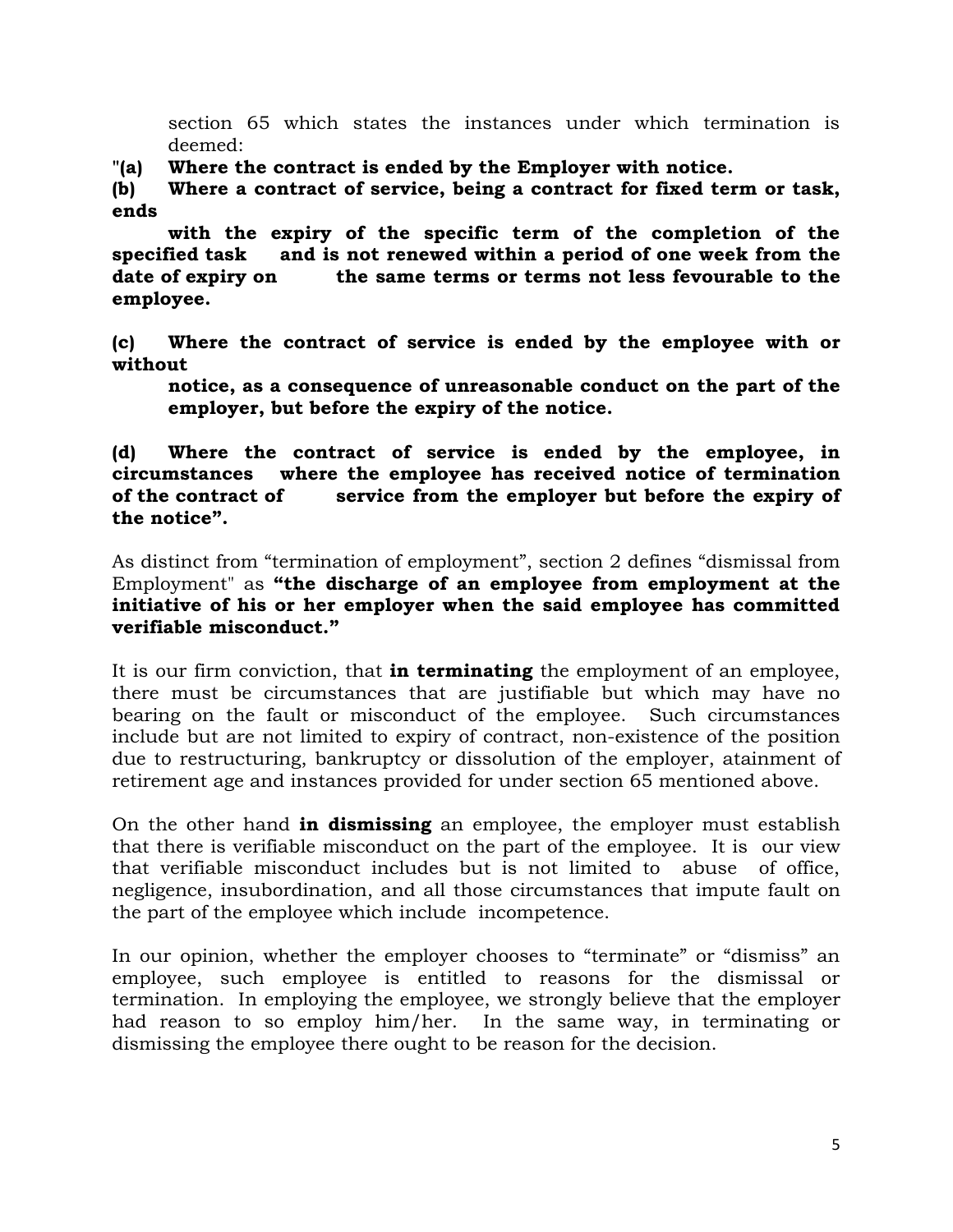We do not accept the contention of counsel for the respondent that section 58 of the Employment Act does not require an employee to be informed of the reasons for termination.

Whereas the said section does not mention any reasons for termination of employment, it nevertheless deals with giving notice to the employee before termination. We do not think that the fact that the section does not provide for giving reasons for termination of employment automatically gives the employer a flat card to dismiss without reason contrary to the provisions of section 2 mentioned above.

In this particular case, the claimant was advised to take leave and she in fact took leave though she continued to appear in the office to handle urgent matters. We are satisfied on the evidence that she informed the Chief executive Officer of her intention to proceed on leave and that there was no objection from him. This is very clear from the written explanation that she gave to the Chief Executive Officer when she had been asked to show cause why she should not be disciplined for absconding from work.

In our view, in the circumstance of this case, the fact that the claimant did not get a signed approval of the Chief Executive Officer could not vitiate the claimant's having officially taken leave. This is because, the claimant's evidence that she was advised by the same Chief Executive Officer to take leave on 27/06/2011 was not controverted. The said Executive was not called to testify to the fact that the claimant indeed absconded having not been granted the leave. Even then it was not disputed that she was entitled to take the leave and section 75(b) of the Employment Act provides:-

**"The following shall not constitute fair reasons for dismissal or for the imposition of a disciplinary penalty:**

- **a) ……………………………………………………………………………………….**
- **b) The fact that the employee took, or proposed to take, any leave to which he or she was entitled to under the law on a contract".**

We view this legal provision to mean that where an employee is entitled to take leave and his or her employer is made aware of the dates of the intention of the said employee to take the leave, and the employer raises no objection as to the proposed dates, once such employee takes his or her leave, the employer is estopped from denying that such leave was authorized. It follows therefore that the said employer cannot impose disciplinary action against such employee.

We take serious exception to the fact that the termination letter contained no reasons for the termination only thereafter for the respondent to give reasons of abscondment as well as failing the appraisal. Section 68 and 71 of the Employment Act reinforces our opinion that in the event of either a "dismissal" or a "termination" the employer is obliged to give reasons at the time of dismissal or termination and not later.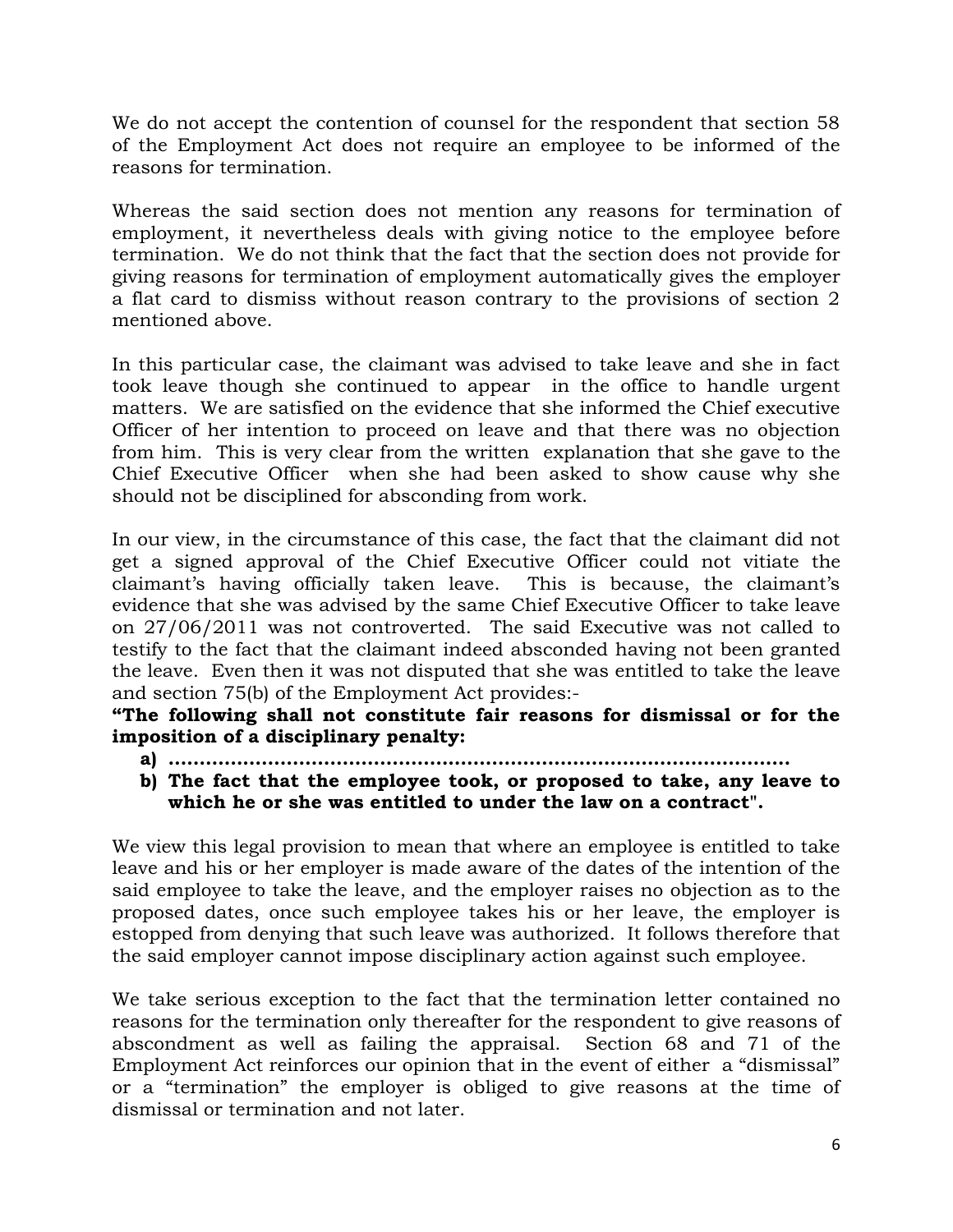Section 68 provides:

# **"68 proof of reason for termination**

- **(i) In any claim arising out of termination the employer shall prove the reason or reasons for the dismissal and where the employer fails to do so, the dismissal shall be deemed to have been unfair within the meaning of section 71.**
- **(ii) The reasons for dismissal shall be matters which the employer, at the time of dismissal genuinely believed to exist and which caused him or her to dismiss the employee.**

As already discussed above we do not think the circumstances under which the claimant went on leave amounted to abscondment so as to constitute reason for dismissal or termination. Failing the appraisal was forwarded as another reason for the termination of the contract of employment of the claimant. We must say that failure to mention this fact in the termination letter constituted dishonesty on the part of the respondent. Even then in our view, this fact imputed incompetency on the part of the claimant and therefore, section 66 of the Employment Act should have been complied with before the decision to terminate the claimant was taken. The said section provides

# **"66 Notification and hearing before termination"**

- **(i) Notwithstanding any other provision of this part, an employer shall, before reaching a decision to dismiss an employee, on the grounds of misconduct or poor performance, explain to the employee, in a language the employee may be reasonably expected to understand, the reason for which the employer is considering dismissal and the employee is entitled to have another person of his or her choice present during this explanation.**
- **(ii) Notwithstanding any other provision of this part, an employer shall before reaching any decision to dismiss an employee, hear and consider any representations which the employee on the grounds of misconduct or poor performance, and the person, if any chosen by the employee under sub-section (1) may make.**

We note that the words "dismiss" and "terminate" are interchangeably used in sections 66, 68 and 71.

In our view this is only to emphasize the point that either way, reasons must be given by the employer and the reasons must be in existence at the time the decision is made.

We have looked at the Human Resource Management Policy Manual of the respondent. Chapter five of the said Manual deals with discipline. No evidence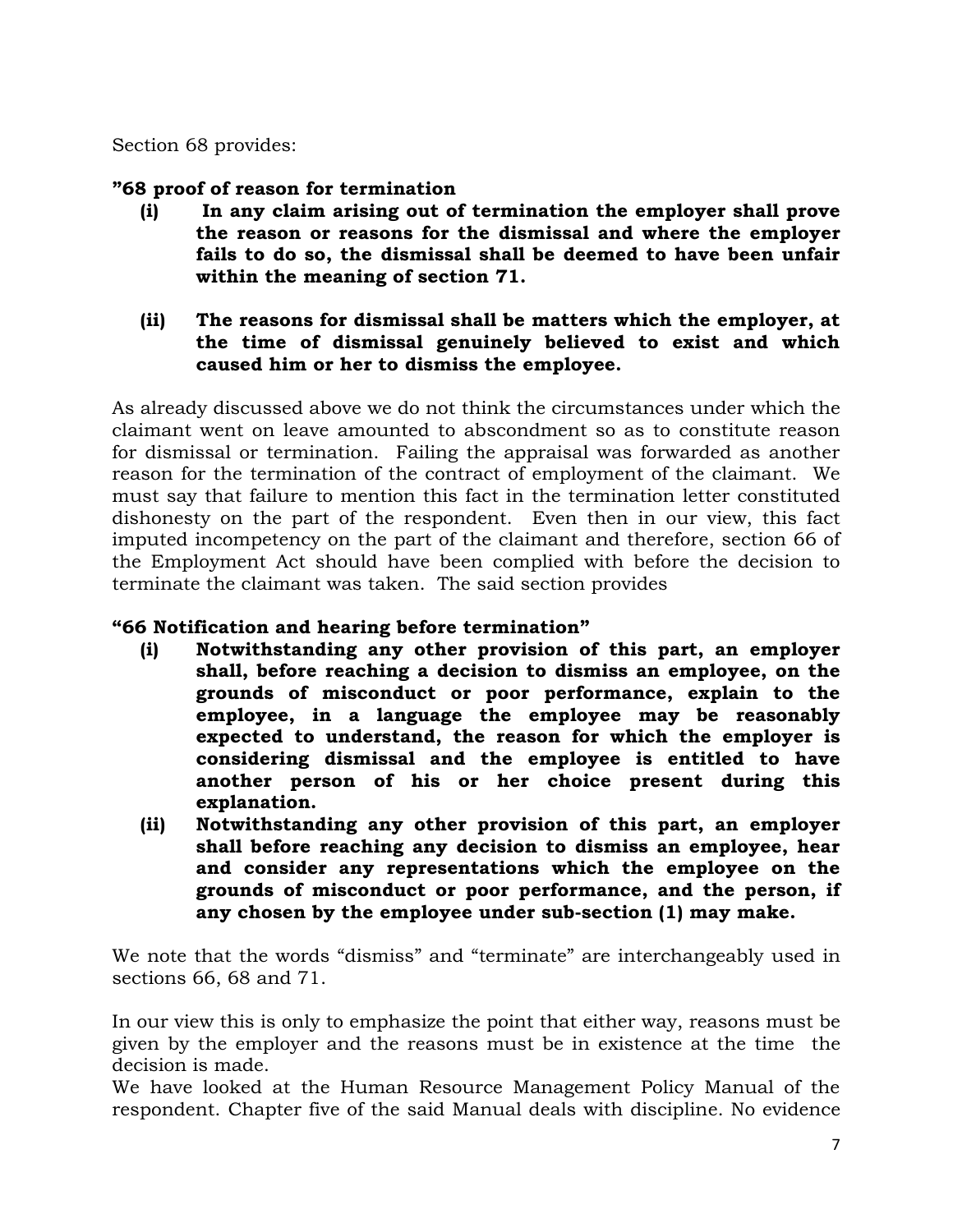was adduced to show that any of the provisions there under were complied with. Chapter four of the same manual deals with performance and section 4.12 in particular prescribes how to deal with an under performer thus:

# **"4.12 managing under performers**

# **The following procedure shall apply**

**(a) UDL management shall ensure that where poor performance is identified appropriate steps are taken to enable the member of staff learn and adjust to the required performance standard.**

**(b) Under performers shall be counseled, coached and retrained for better performance but in case they fail to improve, their services shall be terminated after appropriate written warning**"

We do not find any evidence on the record that the above sections of the Employment Act and the Human Resource Manual respectively were complied with and this being the case, and in addition to the earlier reasons above, it is only wise for this court to conclude that in accordance with section 73 (b) of the Employment Act and in the circumstances of this case, the employer did not act in accordance with justice and equity in terminating the employee from her employment.

Consequently the first legal question is answered in the affirmative.

The second legal issue is whether the claimant is liable to repay the loans advanced to her.

The respondent through legal counsel argued that the claimant had not entered the counter claim in response to the loans and that therefore she admitted that she owed the same.

Considering that in her memorandum of claim the claimant prayed for declaration that she was not liable to repay the loan, we do not accept this argument. It is not denied that the claimant took loans from the respondent. The evidence reveals that a percentage of the loan was being recovered from the deductions from the earnings of the claimant by virtue of her employment with the Bank.

We accept the contention of counsel for the respondent that one of the loans had a repayment period of 15 years which would elapse in 2026, ten years after which the claimant would have retired if her services had not been terminated. We have perused the housing loan agreement for Ug. shs  $102,500,000$  which is secured by monthly installments from the salary of the claimant, terminal benefits as well as a mortgage. Another loan is a car loan of Ug. shs 25,000,000 recoverable within a period of 4 years by salary deductions. Although we have not seen on the record the personal loan agreement, the claimant never denied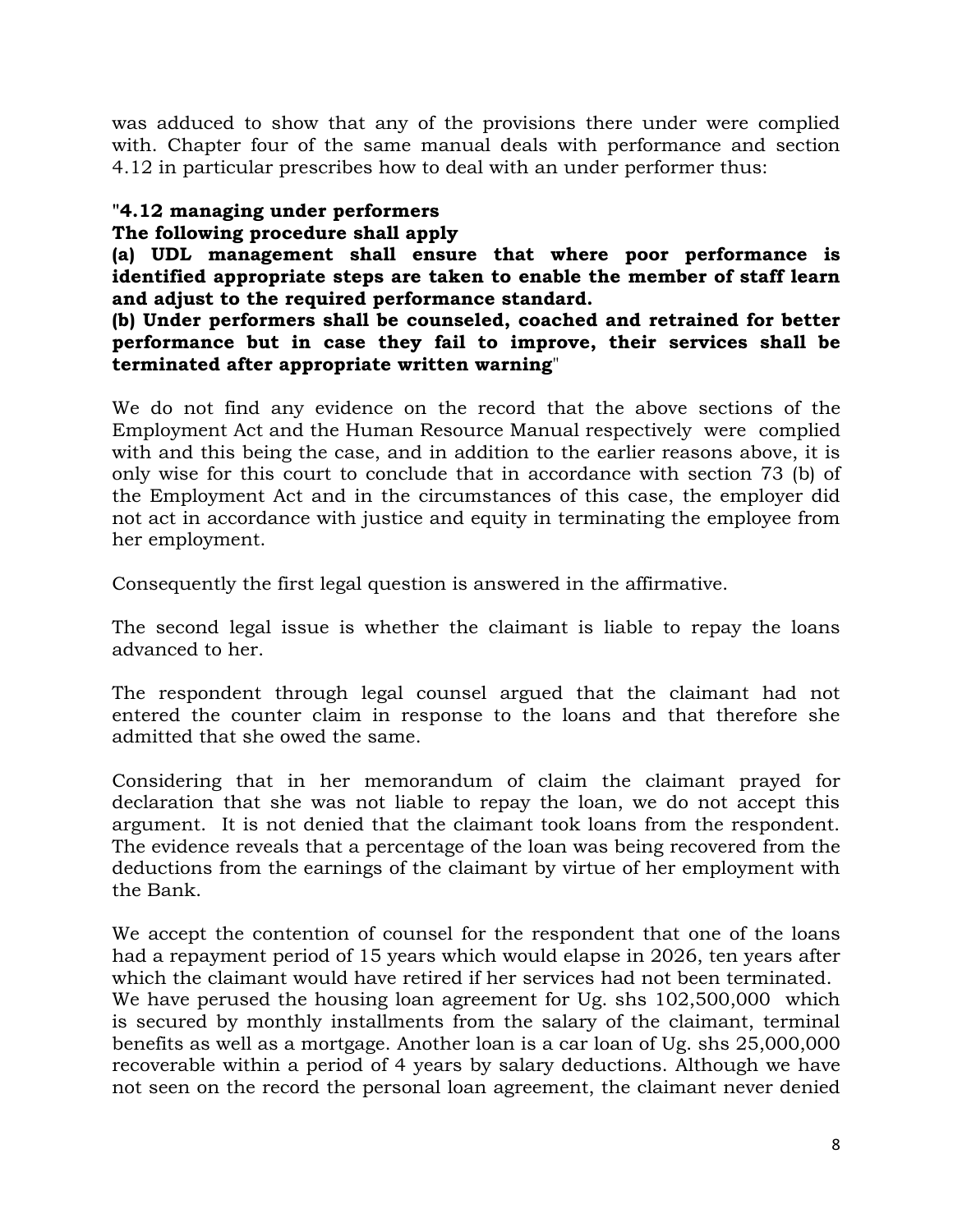that she took it and we too take the position that she owes the respondent such a loan.

We take the position that whoever secures a loan from a money lending institution under agreed terms is obliged by law to pay the same and the lending institution is mandated by law to recover the same in the event of default.

The contention of the claimant is that following her unlawful termination she was no longer able to repay the loans since she could no longer service the same. The case of **OKELLO NYAMLORO VS FIRTVALLEY (U) LTD. CS 195/2009** is very relevant to the facts in this case. The defendant in the said case having guaranteed a salary loan on behalf of the plaintiff, and his employment having been wrongfully terminated, the court held that the defendant was liable. This was because the court found out that

#### **"the loan was being repaid at approximately Ugx. 2,224,481/= per month both principal and interest. The loan was premised on the understanding that the plaintiff would continue to be employed by RVR and pay off the loan eventually which was frustrated by the unlawful act of the defendant…."**

It is not clear on the evidence before this court how much money was deductible from the salary of the claimant to cover each of the loans and how much ( if any) was paid into the loan account from other sources of the claimant. What is clear and not denied is the fact that the Housing loan extended to 15 years, ten years after the normal retirement of the claimant. This in our view presupposed that the claimant would have to find other means to service her loan after retirement from the bank. In respect to this loan therefore she would only be entitled to relief from the respondent for only the value of deductions from her salary up to the time she would have officially retired.

The vehicle loan was to be recovered within four years and as in the case of the Housing loan, the installment amounts recoverable and over what period are not revealed on the record. If the same principle of deductions was applied across all the loans, we are of the considered view that the same applies up to the time the claimant would have officially been retired. Should any of the loans have been intended to be wholly covered by the salary and any other emoluments of the claimant, then, she would be entitled to a relief in the whole sum of the loan.

It is the decision of this court therefore, that on the second issue the claimant is only liable to repay such amounts on the loans that she would have been obliged to pay under the loan agreements after retiring from the service of the respondent bank lawfully.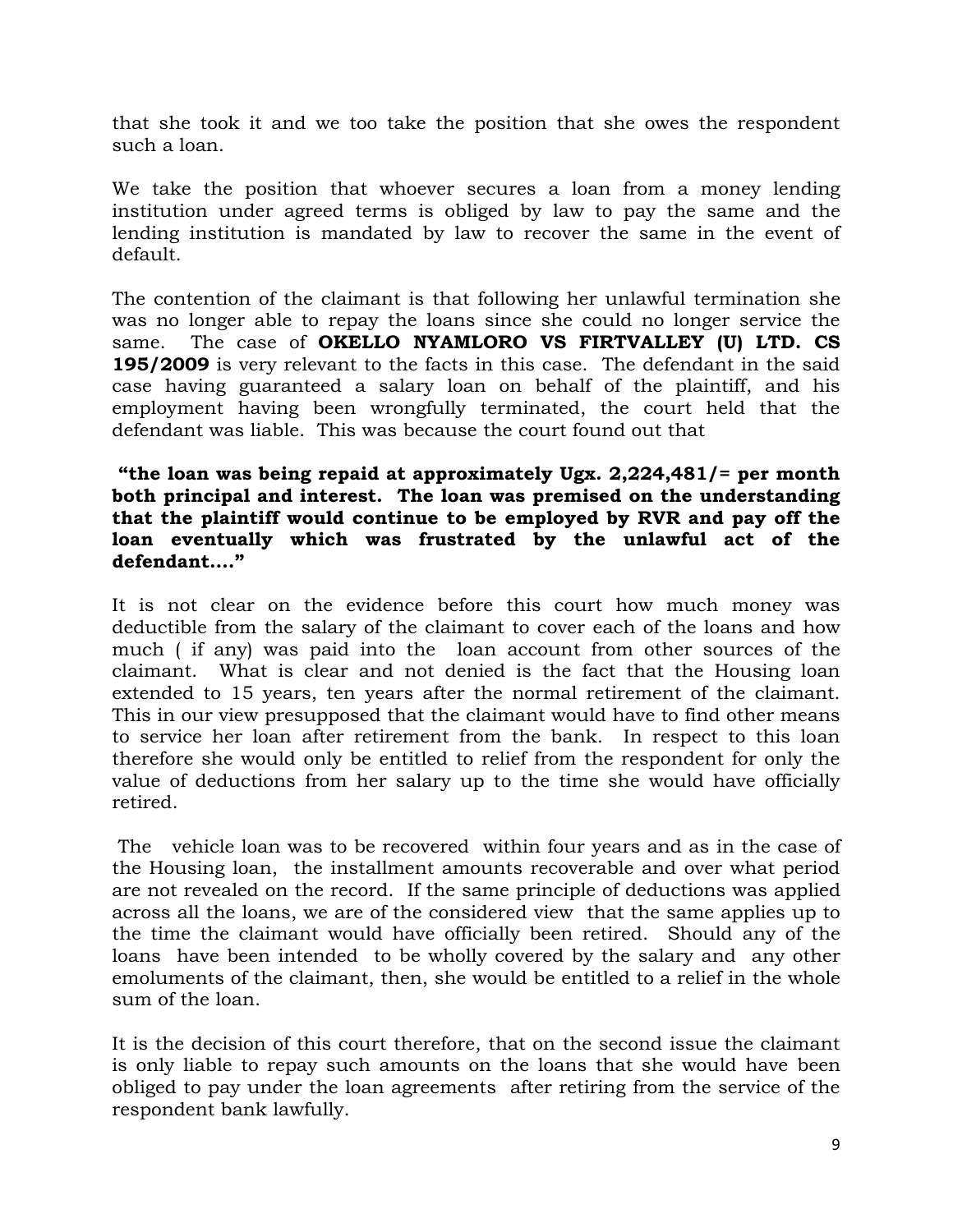The third issue relates to remedies.

#### **(i) Severance allowance**

In his submission counsel for the respondent seems to suggest that since severance was payable under the bank's Human Resource Policy if one was terminated on the ground of redundancy and since the claimant categorically denied this, she was not entitled to the same. We do not accept this contention. This court has already ruled that the termination of the complainant was unlawful and had very little, if at all, to do with redundancy.

Consequently we agree with the submission of counsel for the claimant that under section 87, 88, 89 and 90 of the employment Act, the claimant is entitled to severance allowance.

# **SALARY IN LIEU OF NOTICE**

This item was conceded to by the respondent, it is therefore granted. The claimant will be paid salary for 3 months in lieu of notice.

# **SALARY FOR ONLY JULY 2011**

The respondent submitted and the claimant agreed that she was terminated on 8/7/2011. Nonetheless both parties concurred that she was entitled to  $2,341,554$  = and we rule that so be it.

#### **PROVIDENT FUND**

The claimant in the memorandum of claim, claimed under paragraph 13, Ugx.10,182425/= as provident fund contribution.

Counsel for the respondent in the defense and counterclaim generally denied this item under paragraph 6.

In fact in his submission counsel for the respondent conceded to this amount at page 15 of the submission. We have no reason to disallow.

# **SALARY FOR 66 MONTHS**

According to the claimant, the decision of **OMUNYOKOL AKOL JOHNSON** VS **ATTORNEY GENERAL (S.C.C.A NO. 06/2012**) arrears of salary from the time of illegal termination of employment to the time the claimant would have ordinarily and legally retired were payable to the claimant as special damages. According to counsel for the claimant, this decision departed from the earlier decision of **BANK OF UGANDA VS BETTY TINKAMANYIRE S.C.C.A 12/2007**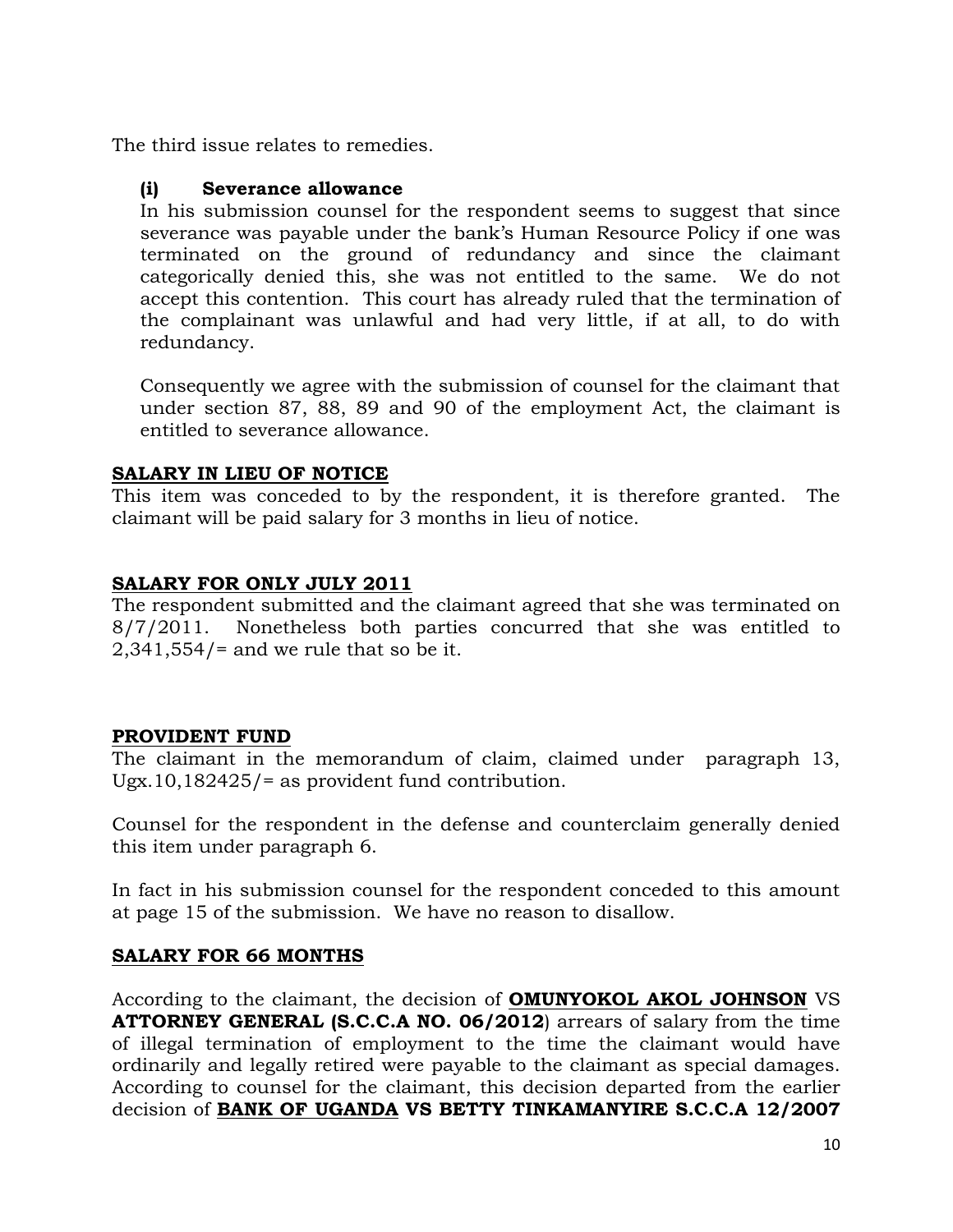which had held that the contention that an employee whose contract of employment was illegally terminated was entitled to be paid salary for the period that remained up to the normal and legal retirement was not acceptable.

On the other hand according to counsel for the respondent the case of **OMUNYOKOL AKOL JOHNSON** (supra) did not repeal or depart from the decision in **TINKAMANYIRE** (supra).

We have carefully perused both of the above authorities. It is our considered opinion that whereas the case of **OMUNYOKOL** was handling issues affecting a civil servant appointed under the public service Act, and therefore entitled to pension and other privileges under the Act and other related laws and regulations, the case of **TINKAMANYIRE** was handling issues concerning employees under the Employment Act where employees were engaged on contractual terms. It is therefore our opinion that the case of **TINKAMANYIRE** is still the law as far as employment in the private sector which falls under the employment Act as well as the various Human Resource Manuals and various agreed contractual terms is concerned .We therefore consider appropriate to allow a claim of salary arrears from the date of the unlawful termination to the date of this Award.

# **AGGRAVATED AND GENERAL DAMAGES**

Damages are generally compensatory in nature and the injured party must always be awarded such sums of money as may put him or her in the same position if the wrong complained of had not been occasioned.

Whereas general damages are damages generally suffered by the claimant at the instance of the respondent, aggravated damages are punitive intended to give relief to the claimant for the embarrassment that the respondent may have intended that the claimant suffers.

In **OBONYO AND AMOR VS MUNICIPAL COUNCIL OF KISUMU 1971 EA 91 at 96** relied upon by the respondent, the judge **said "..........it is well established that when damages are at large and a court is making a general award, it may take into account factors such as malice or arrogance on the part of the defendant and this is regarded as increasing the injury suffered by the plaintiff as, for example, causing him/her humiliation or distress".**

The argument of counsel for the respondent that the claimant was lawfully terminated and therefore was not humiliated is not acceptable since we have already ruled that termination was unlawful.

The claimant had served the bank for 10 years and had four years left before her retirement . She was terminated without any reason only to formulate the reasons after the termination of her job. We think this constituted humiliation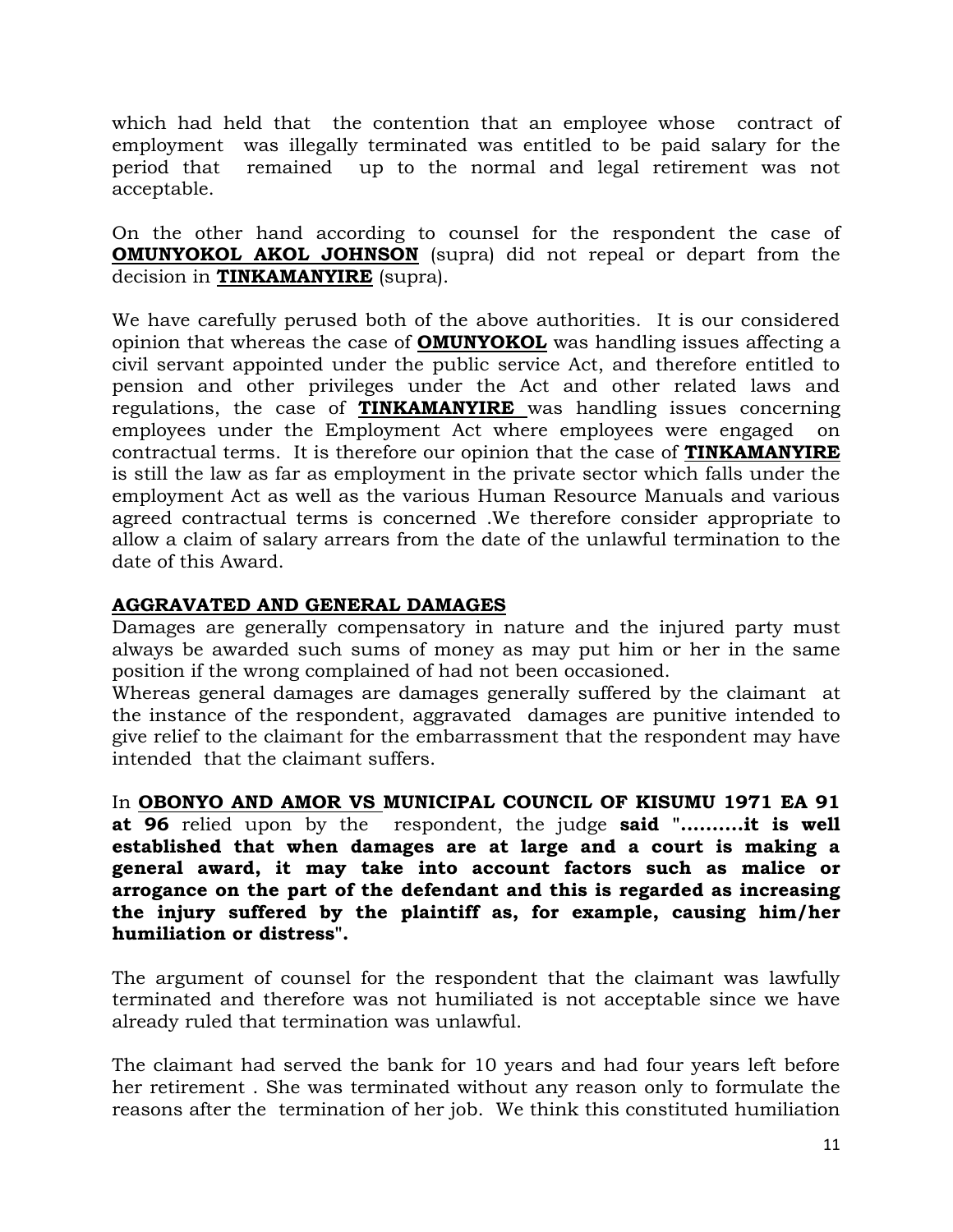and distress especially that she was served with the termination while on leave but in her office doing urgent business of the Bank. We are of the considered opinion that 150,000,000/= is sufficient for general damages and  $200,000,000/$ = for aggravated damages.

# **SALARY ARREARS**

We agree with the submission of counsel for the respondent that there was no evidence to show that 972,648 was owing to the claimant. The fact that documentary evidence to this effect was in possession of the respondent did not preclude the claimant from applying to the court to order the respondent to produce the said documents.

# **LEAVE PAY FOR 2011**

We are not convinced by the submission of counsel for the claimant that she is entitled to one month salary. We are of the opinion that although no evidence was adduced to prove that the respondent granted at least one day off per week to the claimant for her to secure employment as provided under section 58(7) of the Employment Act, this omission could not by any imagination translate into a month's leave pay. However the respondent in a letter of 10/8/2011 addressed to the claimant conceeded to pay 2,341,554 in accordance with the Human Resource Policy of the Bank. Accordingly we grant this sum.

All in all we allow the claim with the following orders.

**(1) The termination of the claimant's employment was unlawful.**

**(2) The claimant will recover such sums of money as was recoverable under the three loan agreements from her salary up to the time she would have retired.**

**(3) The claimant will recover salary for 3 months in liew of notice**

**(4) The claimant will recover 2,341,554 being salary for the month of July 2011**

**(5) The claimant will recover 10,182,452 being provident fund contribution.**

**(6) The claimant will recover salary that she would have been entitled to up to the date of this Award had she not been un lawfully terminated.**

**(7) The claimant will recover 83,215,239 being severance allowance.**

**(8) The claimant will recover 150,000,000 being general damages.**

**(9) The claimant will recover 200,000,000 being aggravated damages.**

**(10) The claimant will recover the costs incurred to prosecute this claim.**

**(11) The claimant will recover 2,341.554 being leave pay for 2011.**

**(12) The claimant will be entitled to interest at 25 percent per year from the date of this Award till payment in full as well as costs incurred.**

#### SIGNED:

1. The Hon. Chief Judge Ruhinda Asaph Ntengye.......................................... 2, The Hon. Lady Justice Linda Lillian Tumusiime Mugisha...............................